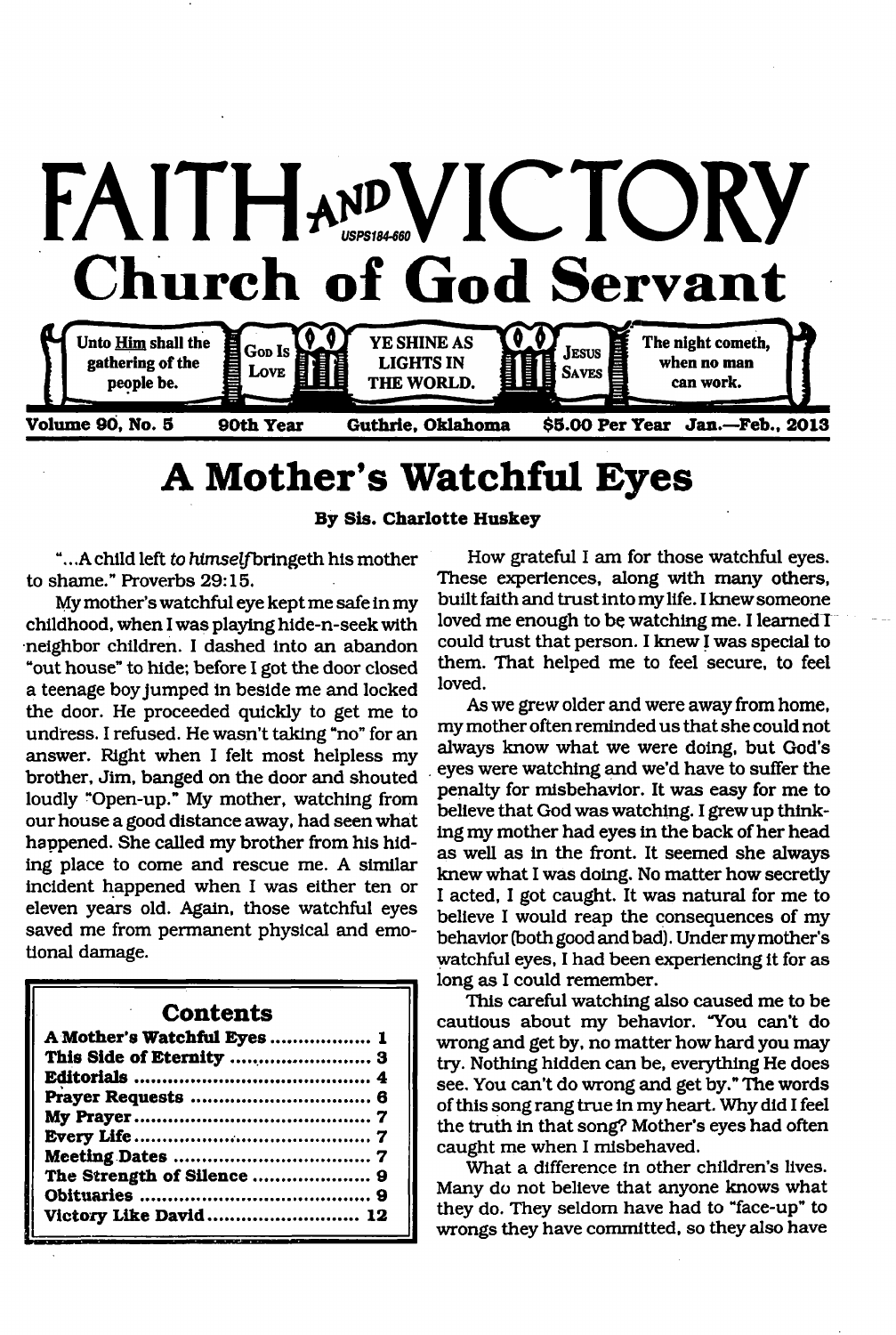little fear of the consequences. I often ponder the void that must be in the hearts of children whose mother's do not watch them carefully or who are not with them during their waking hours.

Some mothers, who are with their children, seem not to observe what the children are doing. Others ignore their children's actions so they will not have to deal with them. I will confess, it is easier, at the moment, to ignore unacceptable behavior. I'll admit to having yielded to such temptations, and have reaped the result of this lethargy. Reaping is embarrassing and often painful.

Is it easy for a mother to keep an eye on a family of children? No, a thousand times no. However, if mothers could look down the road into their children's lives and see the pain they could save themselves and their children by watching over and training them in their formative years, perhaps it would help.

Was it easy for my mother to keep an eye on me? Certainly not! I was a hyperactive child, full of energy, running here and there from early morning until night. They tell me that as soon as I could walk, I was climbing. One day Mother heard me calling, "Lookey at me horsey." She went outside, and found me straddling the smoke house roof. It's still a puzzle how I got on that roof.

Some old wise sayings helped me through those years when I struggled to be diligent about keeping a watchful eye on my children. One was, "Nip it in the bud." The bud is just a little knot on a branch. However, it is the beginning of a new branch that could have the ability to become an enormous one. Buds show there is potential power, to bring forth flowers, leaves, or branches on a tree. To keep a tree from having low branches we pluck off the buds and no branches will grow in that place. If we pinch off flower buds, no flowers will appear. Children are developing habits as they grow. If we encourage good behavior, good habits will grow like flowers to brighten the child's life. When the possibility for a bad habit first shows life, a parent should pluck off the bud by not allowing the behavior to continue. That will stop the development of that habit.

Take stealing for example: a stealing habit is preventable if young children are disciplined for stealing from siblings right in the home. Nip any habit, (disrespect, talking back, wastefulness, anger, laziness etc.) in bud form before it grows strong enough to control your child. In years to come you will be thankful, and you won't find yourself standing in a courtroom wringing your hands as you helplessly watch your child being escorted away to prison. Proverbs 16:32, "He *that is* slow to anger *is* better than the mighty; and he that ruleth his spirit than he that taketh a city."

"A stitch in time saves nine," is another old saying that helped me. Mothers mended their family's clothing back in the olden days, before it was fashionable to wear ragged clothes with patches and holes. Sewing up a small tear was easy and took only a few minutes. If the rip was left untended, it would soon be large. Repairing it would take nine stitches to one compared to the small tear. Children's behavior is somewhat the same. Those little acts of stamping feet, arching the back, slapping, taking a siblings toy, or speaking a defiant "no" can be corrected without severe discipline, however if left unattended, a habit will develop that could take much time and effort to break.

Another wise saying is, "As the twig is bent." This is relating to forming good character in children. A tree will seldom grow straight without protection. In forests, the surrounding trees protect the young ones from strong wind. In fields and yards, men drive stakes in the ground and connect the young tree (the twig) to these stakes so the young twig will grow straight. Since good character cannot be developed by being tied to a straight stake. The parents constant vigilance (watchful eye) is needed to protect the child from evil influences that could develop into a depraved character.

Mothers and fathers must also perceive that evil influences come from within, as well as from without. Every child is bom with a self-preservation personality. The more this personality develops, the more self-willed the child will become. Selfishness causes problems of many sorts, unhappiness, and rejection by others. A parent can help their child enormously by teaching them how to deal with these inner desires.

In years gone by, children and young adults arose and offered their seats to elderly persons, also gentlemen and boys gave their sitting places to females. Today, selfish children will ask an adult for their chair. Teaching a child to offer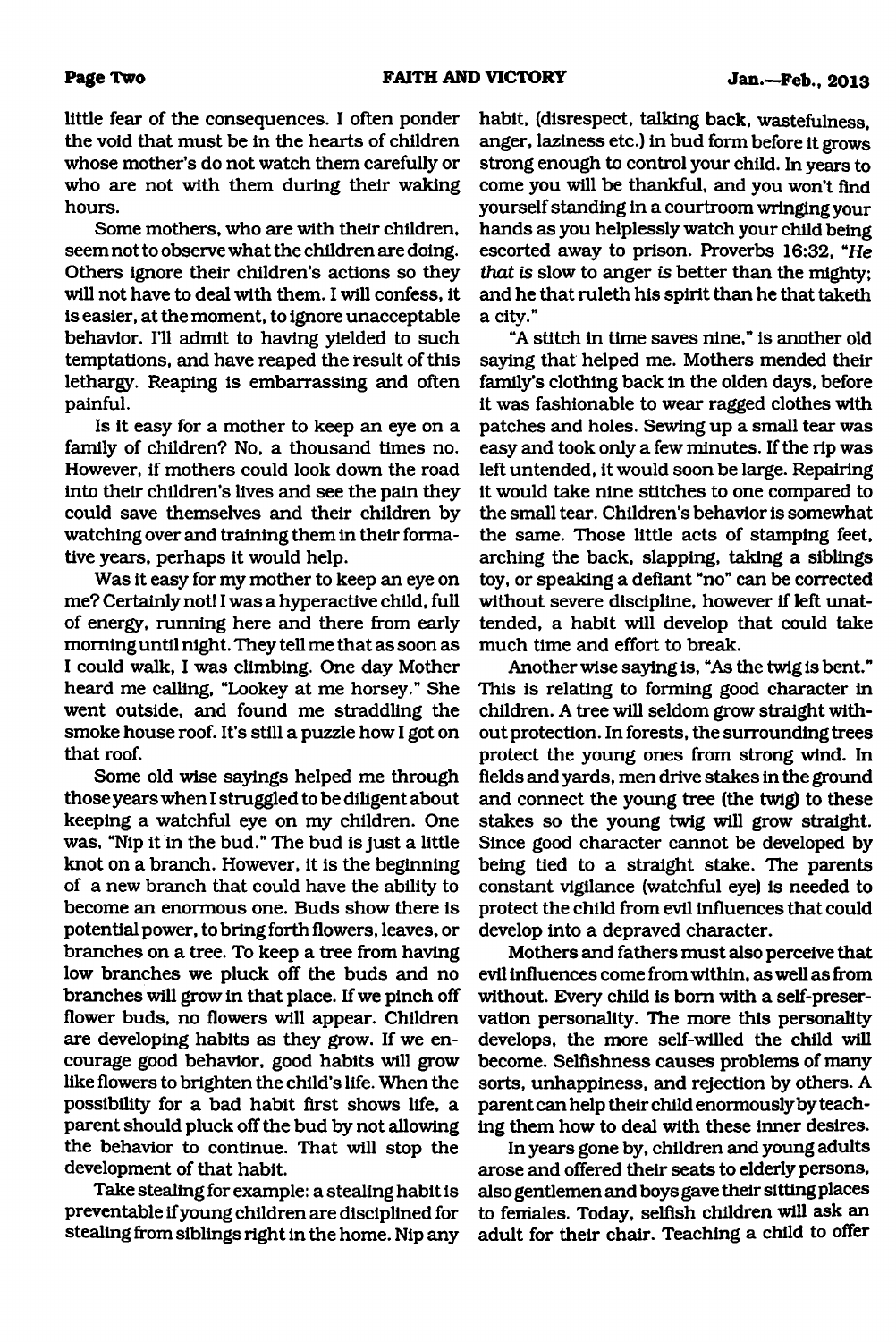their seat to another person is Just one way to help develop a respectful, unselfish character, neither does it damage the child by giving him the feeling that he is not as important as the other person. Instead, it will cause the child to feel better about himself. (The praise and admiration he will receive from others serves to develop a better self-image.) Teaching respect for others, is teaching principles of God. "Before honor comes humility." "Do unto others as you would that they do unto you." "Love thy neighbor as thyself."

At what age should we start nipping the bud of unacceptable behavior? While the baby is still in your arms is the best time. When he or she arches his back in rebellion; that is the time to correct this developing habit of "having things my way." When the baby in your arms screams at you when he doesn't get what he wants, that is not the time to guess what he wants and try something until you satisfy him. It is your opportunity to "nip in the bud" habits that could strangle your child. You must be careful to use these opportunities. If you don't correct this habit, some day his or her blood curdling screams will be heard across the super market. That will be embarrassing. On the other hand, it could be disastrous when he or she is making important decisions for life and your advice is not accepted. Parents should realize that what seems like "innocent" habits can develop into monsters. When this happens, the child cannot be the person he or she wants to become, because some habit was allowed to grow until it begins controlling him.

Bad controlling habits remind me of the Kuszu vine that was introduced into the U.S. around 1875. In cold northern climates, it can be contained in favorable growing conditions. However, in the warm Deep South it has covered seven million acres of land, killing many trees, covering, abandon vehicles, buildings and whatever is in its path. I believe that over seven million young people are suffering (many in prison) because no one kept a watchful eye on them when they were in their formative years; they developed self destructive habits.

We thank God for mothers who will sacrifice their personal goals to tend to the children God has put in their care, also for fathers who support these mothers and provide life's necessities so that mothers can be with their children.

## **This Side of Eternity**

#### **Sis. Gladys Cashio**

"Judgement is surely coming, Coming for you and me. We will be judged that morning, for all eternity. Some will go into Heaven; others will be denied. Will you be in that number, Standing outside?"

Standing outside the portals of glory, think of that! Oh, look at the faithfulness of Christ our Lord, how He saves and keeps the soul for whosoever will come to Him, repenting and forsaking sin. Precious Jesus gave His life for us. Dear people, do not neglect salvation!

August 8, 1948, my brother, Owren Short, was made aware of his need of a Savior. Owren was bom January 14, 1927, and at the tender age of 21 years, the good Lord dealt with Owren and he was gloriously saved.

I had a job nursing Sis. Louella Williamson, but had taken off and went home to visit my family. When Owren came in from work that evening, he was eager to tell me that the Lord was dealing with him and he was ready to go all the way with the Lord. There was a cottage meeting at mothers house that night and Owren testified, saying he wasn't saved but he wanted to be, and asked us to pray for him. Around ten o'clock, we got off to bed and at midnight he went to mother's room and said, "Mamma, my head is killing me. " By this time we were rousing from our sleep and getting dressed. We then began praying for him. He said, "Don't pray for my body, pray for my soul, I want to be saved now!"

After a little while, he looked up with a sweet glow on his face, clapped his hands and said, "Praise the Lord, I'm saved." As he started to get back in bed he said, "get the Bible and read some good scriptures." This being done, he praised the Lord as we read and said, "That promise is now for me."

To make this story short, Owren went to be with the Lord the very next day at 4:15 p.m. Our precious bother took his flight to glory to be with our Savior. A few nights later I dreamed I went to the portals of Heaven, and in my dream the door was wide with big white columns on either side. I could not enter at that time, but Owren came and leaned on one of those columns, looked at me and said, "Gladys, I like it here!"

Not everyone may have the same experience, but the Word of God says, "Whosoever (Continued on page six.)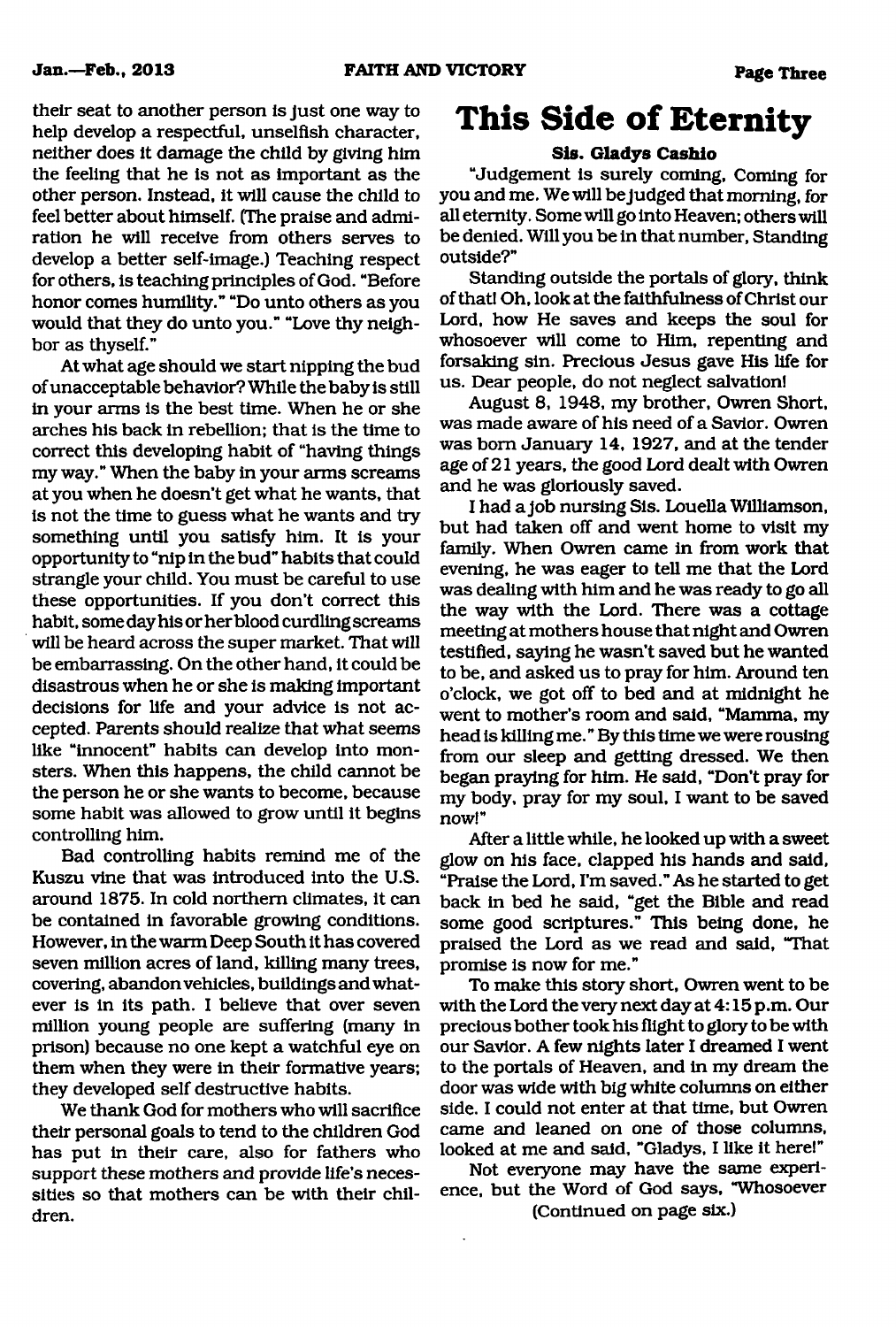## **FAITH AND VICTORY 12 PAGE HOLINESS MONTHLY**

-------

This non-sectarian paper is edited and published in the Interest of the universal CHURCH OF GOD bimonthly by Willie Murphey, and other consecrated workers at the FAITH PUB-LISHING HOUSE, 4318 S. Division, Guthrie, OK 73044.

Notice to subscribers: When you move or change your address, please write us at once, giving your old and new address, and Include your zip code number.

Dated copy for publication must be received by the 18th of the month prior to the month of Issue.

#### **SUBSCRIPTION RATES**

 $\bullet\bullet\bullet$ 

Single copy, one year..................................... ,...............\$5.00 Package of 5 papers to one address, one year ......... \$20.00 Larger quantities are figured at the same rate.

This publication teaches salvation from all sin, sanctification for believers, unity and oneness for which Jesus prayed as recorded in John 17:21, and manifested by the apostles and believers after Pentecost. By God's grace we teach, preach, and practice the gospel of the Lord Jesus Christ-the same gospel that Peter, John, and Paul preached, taught, and practiced, Including divine healing for the body. James 5:14-15.

Its motto: Have faith In God. Its object: The glory of God and the salvation of men; the restoration and promulgation of the whole truth to the people in this "evening time" as it was in the morning Church of the first century; the unification of all true believers In one body by the love of God. Its standard: Separation from sin and entire devotion to the service and will of God. Its characteristics: No discipline but the Bible, no bond of union but the love of God, and no test of fellowship but the indwelling Spirit of Christ.

Through the Free literature Fund thousands of gospel tracts are published and sent out free of charge as the Lord supplies. Cooperation of our readers Is solicited, and will be appreciated In any way as the Bible and the Holy Spirit teach you to do or stir your heart. "Freely ye have received, freely give." Read Ex. 25:2; I Chron. 29:9; II Cor. 9:7; and Luke 6:38.

Freewill offerings sent in to the work will be thankfully received as from the Lord. Checks and money orders should be made payable to Faith Publishing House. All donations are tax deductible.

A separate Missionary Fund Is maintained In order to relay missionary funds from our readers to the support of home and foreign missionaries and evangelists.

In order to comply with Oklahoma laws as a non-profit religious work, the Faith Publishing House is incorporated thereunder.

The *Faith and Victory* is published bimonthly for \$5.00 per year by:

#### **FAITH PUBLISHING HOUSE**

**P. O. Box 518, 4318 S. Division, Guthrie, OK 73044 Office phone numbers: 405-282-1479, 800-767-1479; fax number: 405-282-6318. Internet address:<http://www.faithpublishing.com>**

**Postmaster: Send address changes to:** *Faith and Victory,* **P. O. Box 518, Guthrie, OK 73044.**



"When Jesus came into the coasts of Caesarea Philippi, he asked his disciples, saying, Whom do men say that I the Son of man am?" Matthew 16:13.

Since Jesus asked this 1 question of His disciples many years *V* ago, its relevance has remained throughout the passing ages of time. / Does it really matter today what you

and I think about who this Son of man called Jesus is? The answer is most certainly in the affirmative, for our eternal destiny hinges on our heartfelt response to this question. If we can come to the same conclusion, and answer With the same fervency that Peter offered to Jesus' inquiry, then we will have found a treasure that the masses of humanity have completely overlooked. The reality of who Jesus is and the significance of what He did for mankind can only be revealed to us by the convicting spirit of our Heavenly Father. Man, who is only looking with eyes of the flesh, will fail to experience the blessings that are found in Jesus Christ. Let us consider a few of the treasures that are to be found in Christ.

If we were to look for the natural treasures of the earth, is it not reasonable to understand that we must go looking for them in the right places? Many of those treasures are only found in mines that are dug deep into the earth. One could not expect to sit in their easy chair at home and find those treasures. No, they would be out looking, perhaps deep in the mines, drilling, digging, and searching. The same is true for spiritual treasure, if we would find treasures in Christ, then we must be found in Him searching, asking, and knocking for the rich blessings that He has to offer. The soul who will do this is going to be filled with wonderful spiritual treasure.

"Therefore if any man *be* in Christ, *he is a* new creature: old things are passed away; behold, all things are become new." II Corinthians 5:17. When a soul enters into the true doctrine of Christ through godly repentance and humility, he becomes a new creature. Sometimes the change is so great that people hardly recognize them any more. The change happens from the inside out! Their heart is made pure by the blood of Jesus. Their tongue can finally be tamed, vile, harsh words no longer sting everyone within earshot. Evil communications and filthy jokes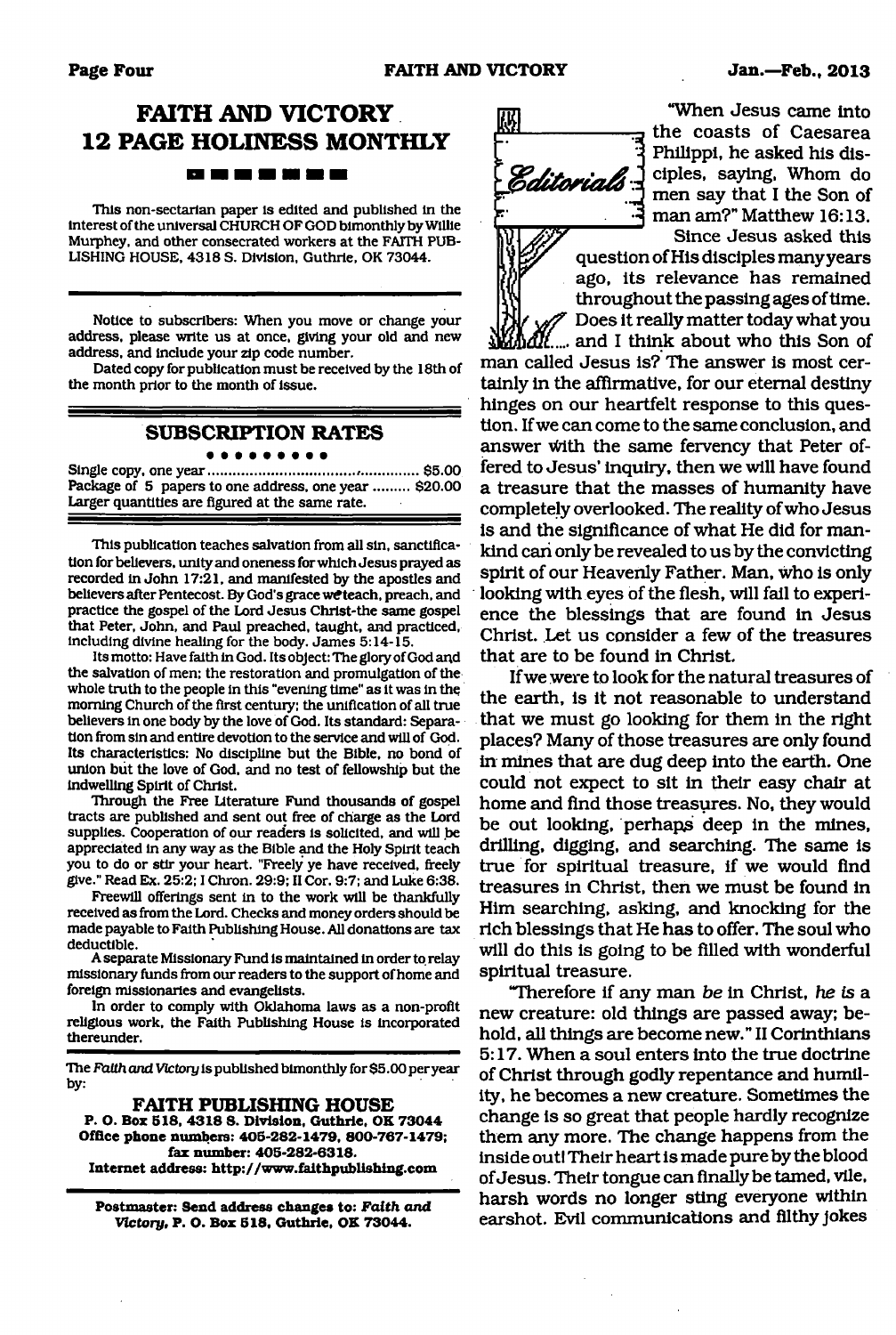cease to be their delight. Threatening and blasphemies are quieted while uplifting words of comfort take their place. Finding our being in Christ and discovering spiritual treasure in Him brings all these wonderful things to pass.

Some people try to come to Christ and it is like they are making an earthly move. They have a big U-haul truck loaded up with their bad attitudes, earthly ideas, pride and self-righteousness. They come to the cross of Jesus Christ and start honking and making a racket expecting the gates of eternal life to open for them, and they don't understand why Christ doesn't open up and accept them in. Why not? Jesus said, "Because strait *is* the gate, and narrow *is* the way, which leadeth unto life, and few there be that find it." Matthew 7:14. The treasures of Christ can not shine in the life of those who are filled with these earthly weights. The soul must be emptied at the cross of Christ before entrance into His kingdom is granted. When a soul humbles themselves to go under the cross and blood of Jesus, they are immediately rewarded with forgiveness for their sins, a clean pure heart, and a conscience that is purged from dead works to serve the living God. These precious treasures are just the beginning, there is much more to find in Christ. The truckload of self is of no value to the one who finds everything in Christ. God has things in store for the Christian that are so much better. "But of him are ye in Christ Jesus, who of God is made unto us wisdom, and righteousness, and sanctification, and redemption:" I Corinthians 1:30. When the power of God enables us to be in Christ Jesus, we find His Word is a voice of wisdom that will teach us and lead us in the path that leads to life eternal. What greater treasure can be found than the precious jewel of godly wisdom. Oh, how it blesses all who comes into its presence! It clearly delineates right and wrong, good and evil, light and darkness. It brings discernment to the soul and exposes the traps and devices of satan before they can harm the soul. In Christ we find true righteousness that is anointed with the blessing of God. The righteousness of God is not motivated by pride and selfishness, but is pure and brings freedom and deliverance to the soul instead of capturing it in chains bondage.

In Christ we find sanctification that brings preservation and security to the pure state of the heart. With it also comes power to overcome the wicked one and live a holy life. This treasure, that is possessed by the Christian, is a marvel to the world looking on. They just can't understand why the child of God is not destroyed by the same fears that plague the men of this world.

In Christ we have redemption. "...Oh, the glory of Calvary's love story..." Jesus loved mankind so much that He gave His life to purchase man's redemption. The child of God was originally created by God, but was subsequently brought into captivity to satan by sin. Jesus paid the price to buyback the soul of man and set him free from the condemnation of death. What a glorious freedom! Free to live forever in the presence of God! Free to enjoy life in the way God originally intended for it to be enjoyed! *"There is* therefore now no condemnation to them which are in Christ Jesus, who walk not after the flesh, but after the Spirit. For the law of the Spirit of life in Christ Jesus hath made me free from the law of sin and death." Romans 8:1-2.

"But whosoever drinketh of the water that I shall give him shall never thirst; but the water that I shall give him shall be in him a well of water springing up into everlasting life." John 4:14. While the world is drinking from the wells of entertainment and from the kegs of alcoholic beverages that leaves them languishing in a drunken stupor, the thirst of the child of God is quenched by the refreshing vitality of living water. This spiritual water, which is only found in Christ, springs up in the heart of the Christian and gives a bright hope of everlasting life. This is real living the heavenly way!

"I am the vine, ye *are* the branches: He that abideth in me, and I in him, the same bringeth forth much fruit: for without me ye can do nothing." John 15:5. In Christ, we can bring forth much fruit. It is in Him that we find the precious fruits of the Spirit, He produced them in abundance and we experience the blessing of His love, His longsuffering toward us, His gentleness and goodness. We have seen His meekness and temperance when men and devils tempted Him. The joy and peace that He enjoyed He has left for us to partake of and enjoy. We can also find them in Him and He gives us the power to produce these same spiritual fruits in our life. God's love goes much farther than the natural love that man has, it even gives us power to love our enemies and to do good to those who hate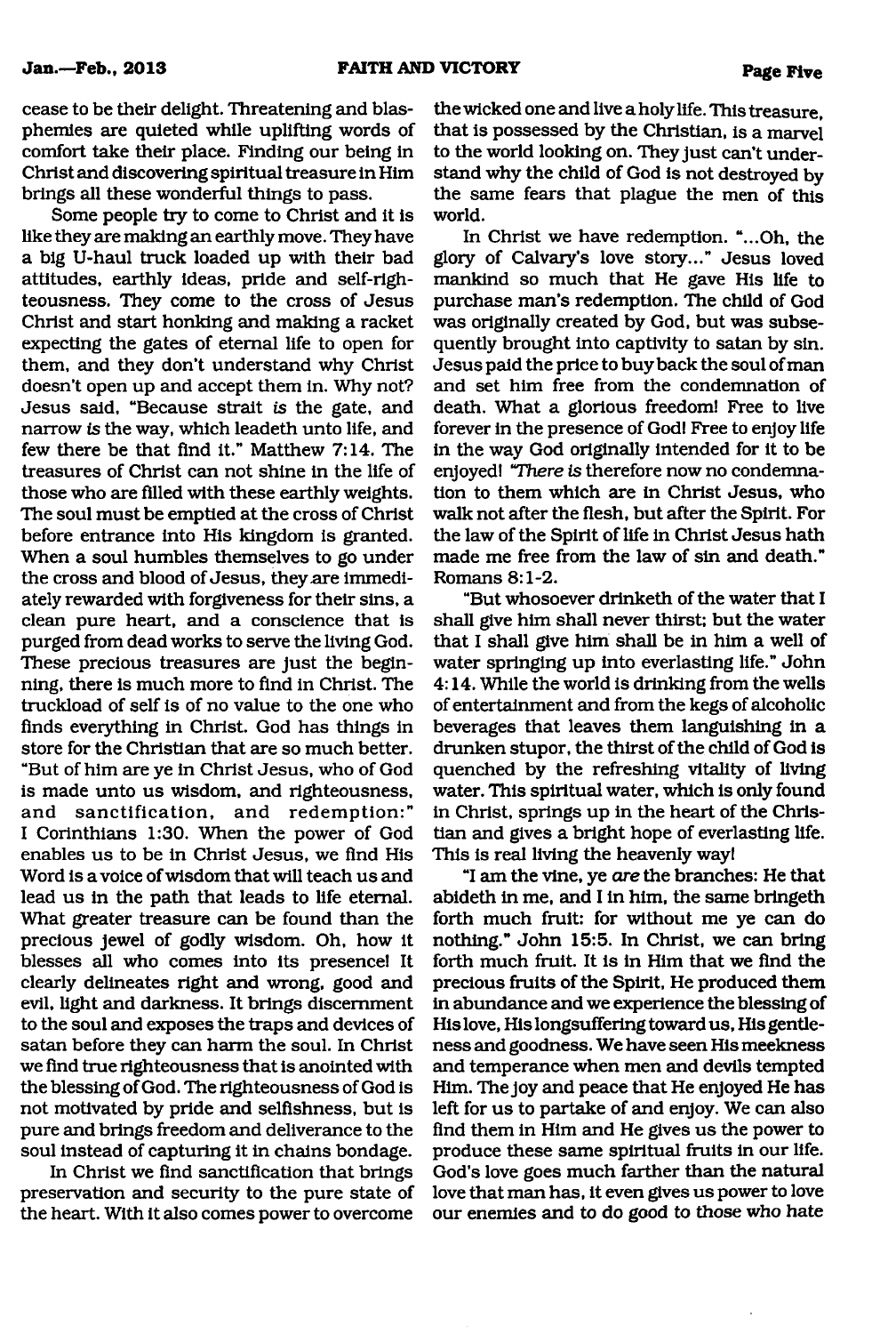us. God's love sets us free from hatred and malice. It gives us freedom from fear and the torment that fear brings. It gives us a sound mind and breaks through the superstitions that plague the fearful soul.

The list of treasures we find in Christ go on and on. Truly the child of God has riches in abundance. The world is basking in entertainment and enjoying a sense of wealth that is soon to be left behind. But there is left in their bosom a vacancy that cries out for God. All of the big screen, high definition devices of the world can not quench this continual cry of the soul. Only Christ can provide the treasure that man seeks. His answer and plan is able to lift a man out of the dark lonely prison of sin and fill his life with bright eternal hope. May every reader be challenged to search for and find these rich treasures in Christ that bring great blessings of freedom and peace to the never dying soul of man. —Bro. Willie E. Murphey [wemurphey@yahoo.com](mailto:wemurphey@yahoo.com)

**SECTION This Side of Eternity** 

#### (Continued from page three.)

will," can have the experience of salvation. When the Word tells us "whosoever will," it really means just that. We also read, "The willing and obedient shall eat the good of the land."

Please lay aside all questions and unbelief, and by faith reach out to God. Then you will find that He is reaching out to you! Don't put off salvation! Thankfully, there is still time to get ready, the time may be short, why wait? Living for God is by far the best way, it pays the best dividends and keeps us happy here as we press on to glory land. It makes us love everybody causing us to try to reach out to others.

There isn't any thing so rich and satisfying as to know our sins are under Jesus' blood. "The love of God is greater far Than tongue or pen can ever tell; It goes beyond the highest star, And reaches to the lowest hell;" Come out of sinful bondage, it is deceitful and destructive. There is a pure highway, come now, eternity draws near!





LA—Remember Bro. Troy Gentry in prayer, he needs a special touch of healing from the hand of the Lord.

KY—Please pray for Bro. Dan Gellenbeck, he has been fighting a great battle with affliction.

<del>->+</del>€%©®%®+<>

### **Standing Prayer Requests**

Bro. Roger Anderson Sis. Agnes Burleson Bro. Gary Burleson Sis. Gladys Cashio Sis. Helen Carson Sis. Genevieve Carver Sis. Elizabeth Corteway Sis. Waneta Creel Bro. Terry Dawson Sr. Sis. Guy Domin Blake Doolittle Sis. Dorall Forbes Bro. Dan Gellenbeck Bro. Troy Gentry Jaden Howard Sis. Patsy Jordan Sis. Eamestine Jordan Sis. Karoline Kessler Bro. Mark and Sis. Darlene Knight Sis. Evodna Marler Sis. Virginia Myers Sis. Elsie M. Offerman Bro. Vernon Robinson Bro. David Runion Bro. Edward and Sis. Gloria Taylor The Mitch Taylor family Sis. Norma Tiller Bro. Delmar Wilkins

Sis. Jan Wood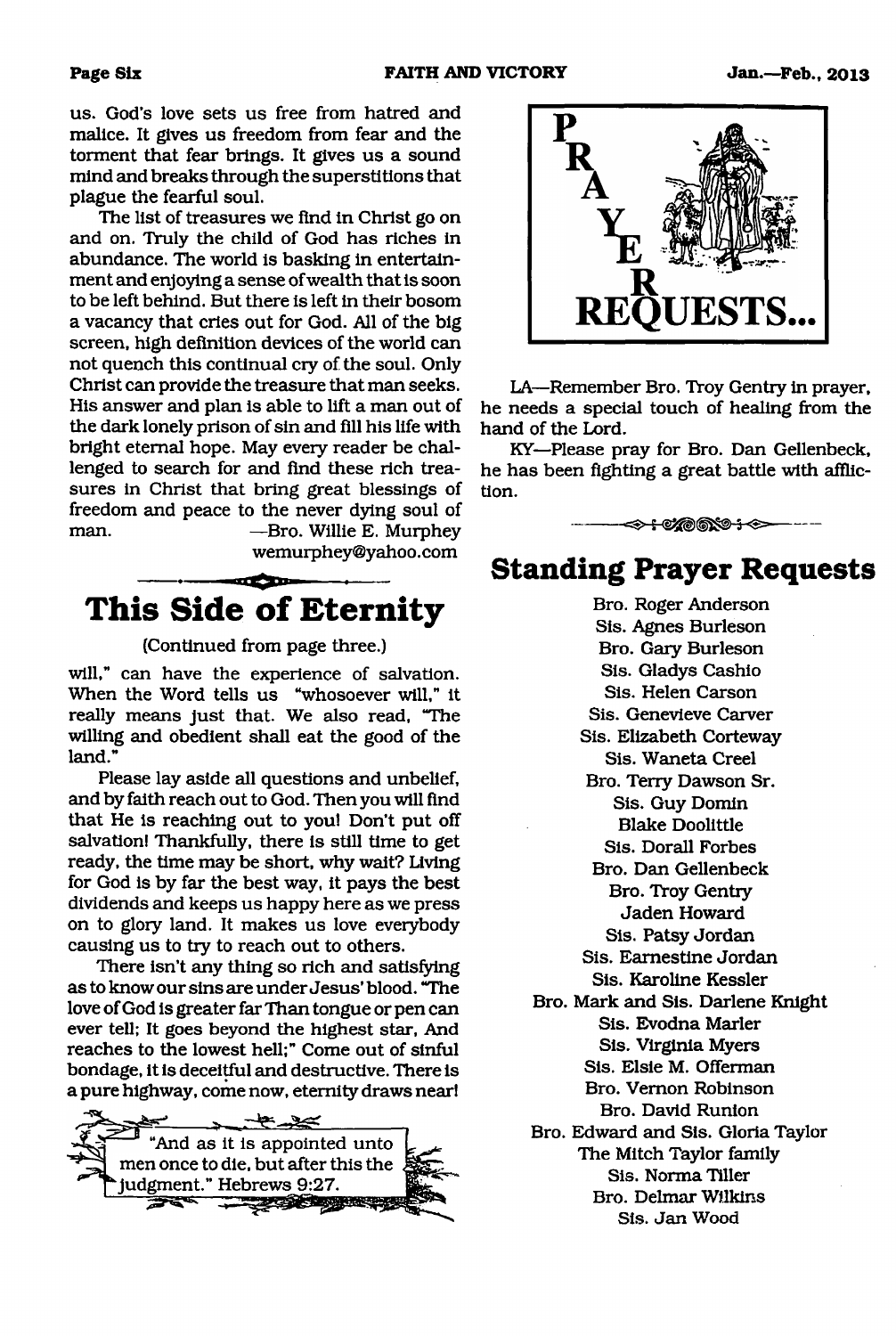#### **My Prayer When Going Through Great and Tumultuous Trials and Everyday Trials** Joshua 4:1-24

Oh Lord help me to go through the Bible way. As I go through help me to get the stones that you have for me. Those priceless gold nuggets you want me to grab hold of, and learn You and Your way better. These nuggets can only be reached by going through the Bible way. That means at all times Lord, I have to act like Jesus would act, and respond like He would. Oh Lord help me. If I fall short of Christ, help me to quickly get up, make any needed corrections, and keep on walking through. As you took the Children of Israel through the Jordon and told them to get 12 stones as they went through, that's what you want me to do too Lord. I will have to stop and take note and grasp those things that you want me to learn about You, others, and myself. Help me to get a clear understanding of these things. You want me to get hold of those things Lord. Please help me Lord to get it so that the trial won't be in vain. So that I may get the most out of this trial that I possibly can. I know dear Lord that it really will work for my good. I believe that Lord. So help me to hold on and not give up and reach the other side in victory through Jesus. When others see my victory and how you did it Lord, I will have my "stones" that I carried through, my nuggets to remind me, and the world, of how God carries His children through. I will be able to tell others the things that you taught me in the midst of it all, so that they won't have to suffer as much as I did.

Oh praise God and Lord help me. Amen. —Sis. Mary Robinson Nov. 28, 2012

#### **≤≡⊃⊙⊙≔ Every Life was Intended to be Beautiful and Outstandingly Useful**

God has a plan for every life, a really great plan. God never made anything cheap or uninteresting.

He has equipped every life for a great career and a great destiny.

The key to wealth of personality, great experiences, and large service, God alone holds.

He challenges you to a wonderful friendship with Him. Out of this fellowship shall come your development, your empowering, your guidance, your success.

God is interested in you. He has great things for you to accomplish during your life time.

### **M EETING DATES**

**Alabama Spring Singing—**April 13 **Wichita, KS (Spring Revival)**—April 14-21 **Vanceburg, KY (Spring Meeting)—**May 17-19 **Oklahoma State (Guthrie, OK)—** May 24-June 2 **Holly Hill, SC (Camp Meeting)**—June 5-9 **Sisters' Retreat (Okmulgee, OK)**—June 21-22 **Fresno, CA (Camp Meeting)**—June 30-July 7 **General Southern (Loranger, LA)—** June 30-July 7

**Raymore, MO (Fall Meeting)**—Sept. 14-15

### **M EETING NOTICES**

#### **ALABAMA SPRING SINGING**

The Church Of God congregation near Warrior, AL, is planning a singing for April 13th at 6:30 p.m. in the chapel. Activities will begin on Saturday morning at 10 a.m. at the C.W. Day Park in Hanceville, which is the same place we had it last year. On Sunday, April 14th, there will be services at 10 a.m. and 2 p.m. with dinner on the chapel grounds.

Everyone is welcome! The chapel is located approximately two miles west of 1-65 off exit 289 on Acton Bend Circle. For further information, please contact Roy Herron at (205-647-7869) or Marshall Whitson at (205-647-6325) or cell (205-317-5175)

#### **WICHITA, KS, SPRING REVIVAL**

The Wichita congregation welcomes you to our spring revival. The meeting will run Sunday, April 14 through Sunday, April 21. Monday through Saturday, services will be held at 11:00 a.m. and 7:30 p.m. On Sunday, services will begin with Sunday School at 9:30 followed by Morning Worship at 10:45 and afternoon and evening services.

All are welcome! Chapel address: 2509 N Grove. For more information contact Bro. Emanuel Gracey at (316) 461-1267 or Bro. Theodore McCray at (316) 641-4170.

#### **VANCEBURG, KY, SPRING MEETING**

Lord willing, the Vanceburg, Kentucky congregation will be holding a spring weekend meeting May 17- 19th. There will be services on the grounds at 11:00 a.m. and 7:00 p.m. Friday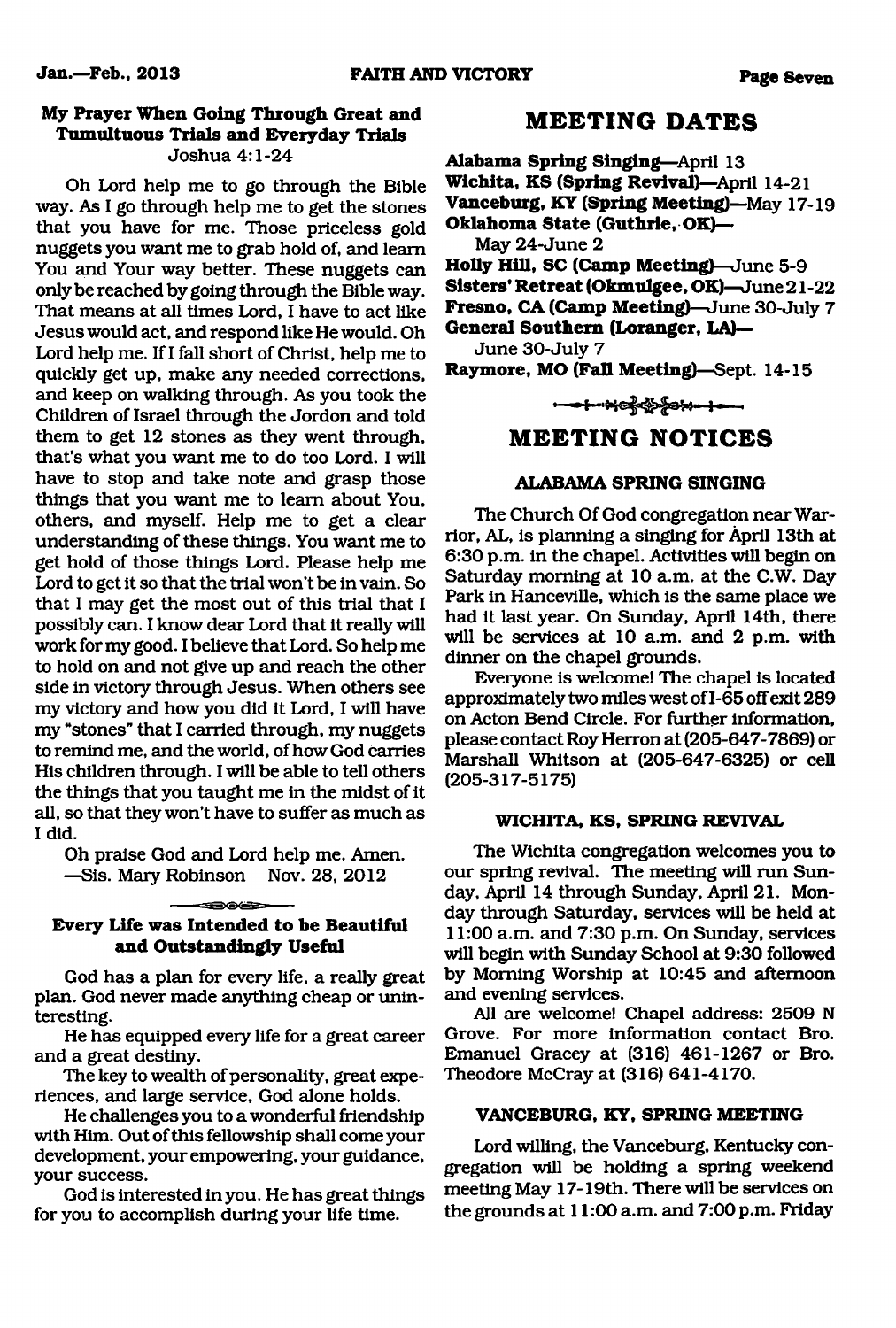and Saturday, with Sunday morning service beginning at 10:00. There are rooms and RV/ camper hook-ups on a first-come, first-served basis. There are also dorms available for those who wish to stay on the grounds and hotels within 15-20 miles. The weather is unpredictable, so come prepared for warm or cold weather. We also ask that you bring your own linens. The meeting is run on a free will offering. We trust that the Lord blesses and sends the ministers of His choosing. For more information you may call Bro. Dallas Cooper at (606) 796-3645 or (606) 202-1366, or Bro. Matt Howard at (606) 796-6729 or (606) 202-1766. God Bless. Christian love and prayers, the Vanceburg, KY congregation.

#### **OKLAHOMA STATE CAMP MEETING**

The annual Oklahoma State Camp Meeting of the Church of God will be held May 24-June 2, at the campground in Guthrie, OK. The first service will be on Friday evening, May 25, at 7:30, with three services daily thereafter.

An invitation to attend is extended to everyone. Your presence and your prayers will be appreciated. Three meals per day will be provided and every effort will be made to provide lodging for those who come from out of town or country.

We have a ladies dormitory, and sleeping accommodations are also available in the Sunday school rooms. The Lord has provided us with a separate family unit with twelve private motel style rooms. To the extent possible, these rooms will be reserved for families. Please let us know ASAP if you desire one of the family units and the number of nights you plan to stay. We also request you bring the necessary linens and bath items.

Expenses for the meeting will be met by freewill offering. If you would like to make a contribution, you may do so by sending it directly to the state treasurer, Sis. Brenda Wilkins, 807 W. Lake Rd.. Guthrie, OK 73044.

To obtain further information about the meeting, contact the pastor, Bro. Phillip Gellenbeck (405) 282-2999

#### **HOLLY HILL SC, CAMP MEETING**

We would like to announce the meeting dates for the Holly Hill Camp Meeting. They are, June 5-9. Everyone is welcome. We have some rooms on the campground. Food will be served. Everything is run by free-will offering.

For further information call Sis. Beverly Pratt at (803) 496-3057 for arranging a place to stay. You may also call Bro. Clinton Crummie at (803) 759-0302 or Bro. Floyd Crummie at (803) 490-5768.

#### **FRESNO, CA, CAMP MEETING**

Come worship with us at the Church of God, Fresno, California for a Camp Meeting that will give hope for today that will last through tomorrow. The schedule of services are planned to begin, Lord willing, Sunday morning, June 30: Sunday School 9:30, Morning Worship 10:30, Afternoon Worship 2:00, Night Worship 7:00. Monday-Friday, July 1-5: Morning Worship 11:00, Night Worship 7:00. Saturday, July 6: Morning Worship 10:30, Afternoon Worship 2:00,Night Worship 7:00. Sunday, July 7: Sunday School 9:30, Morning Worship 10:30, Afternoon Worship 2:00.

Pray with us that each day the Holy Spirit will open our minds and reveal His truth to us; that we apply the truth to our lives and that He will guide us to a profound spiritual growth and a greater understanding of God and His Word.

"...Where two or three are gathered together in my name, there am I in the midst of them." Matthew 18:20.

The chapel is located at 388 N. First St, Fresno, CA 93702. For further information you may contact Bro. Brian & Sis. Sheri Rich at (559) 486-9977, or Sis. Stephanie Pree at (559) 291-2726.

#### **GENERAL SOUTHERN, CAMP MEETING**

. .

The General Southern Camp Meeting at Loranger, Louisiana is scheduled to begin Sunday, June 30, with morning and evening services daily through Sunday, July 7. If you can join us, come praying for a blessing.

There are separate dormitories available for the sisters and brothers. Electrical and water hook ups are available for those with campers. Meals are provided and expenses met by freewill offerings.

From Loranger, go two miles south and about three and one-half miles east on Hwy. 40.

For those traveling 1-55, the grounds are about 10 miles east of the Tickfaw exit. (At the exit, take Hwy. 442 which runs into Hwy. 40.)

For more information or to request family accommodations, contact Bro. Carlos Doolittle at (985) 878-8122. Email correspondence may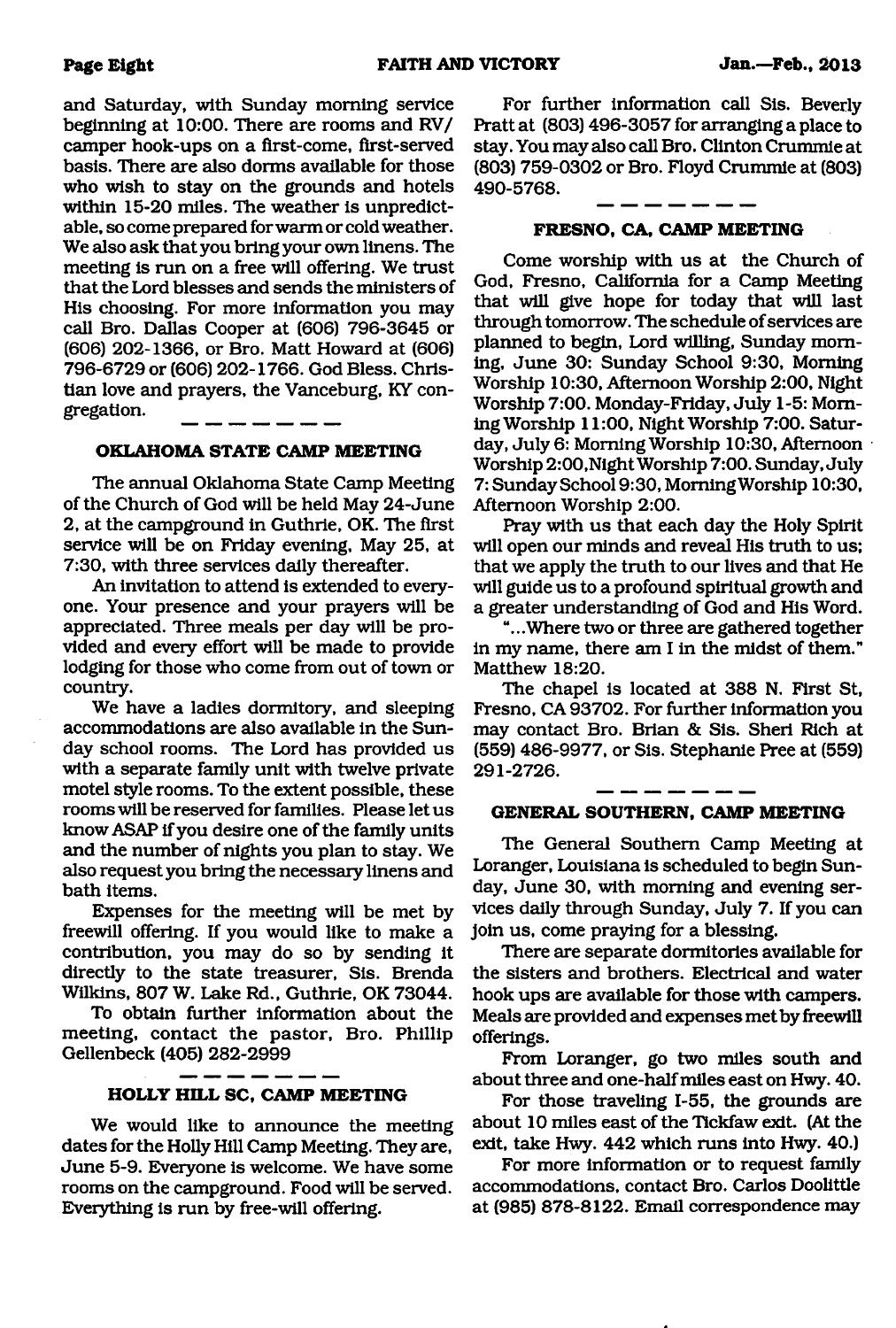be sent to [cdoolittle@selu.edu](mailto:cdoolittle@selu.edu) (Please label all messages as Re: Camp Meeting). The chapel phone is (985) 878-2788. Please do support this meeting with your prayers.

## **The Strength of Silence**

If you want to listen to the one voice in your heart—God's voice, you must bid all other voices cease. Have you ever heard the nightingale? When all other birds are silent and the stillness of the night is over the woods, you can hear its voice burst forth in a tone so pure that even the silence is not disturbed by it.

There must be in your heart a silence as hushed as that of the night waiting for the morning, before you can hear His voice speaking through it in the new strength that comes to you, all the voices of this world must cease. Whether they are voices of sorrow or hope, disappointment or joy, discontent or satisfaction, you must lay aside your own small life that you may hear in the silence of your soul, the "Be still, and know that I am God."

...The Lord, Himself, pointed out the way to you. He went into the mountains alone, and when there in the silence He had found His Godgiven strength, He came back and gave of it freely. Those were moments which none of His disciples ever shared with Him. Even your own highest thoughts which you may have consecrated to the Lord's service must be left behind that you may not turn to them for help, but stand alone, that every thought and feeling may be filled with the new life coming to you in your silent waiting. You may ask questions by the hundred and read hundreds of volumes, but no answer or knowledge coming to you in that way will be worth the gain of one hour of that silent communion. When you have found the "secret of His presence," the libraries can be locked and double-locked and you will find your God in spite of them.

The Lord Himself and He only, holds the key to your soul, and you must take it from His own hand. The deepest truths can not be put into words, but only felt in the heart. The Lord showed this in His teachings here on earth, in what He left unsaid, rather than in what He said; and it is through the wonderful silence of the Gospel stories that we feel the Divine strength of His life. The Star of Bethlehem brilliant in the night.

...Of all feelings that may come to you, the greatest and deepest is your consciousness of the Lord's life in you. It is an individual experience new with every new human being. You have been taught, perhaps in a very general way, what is understood by a spiritual life, and you feel instinctively a desire to experience what is so much spoken of and written about. And in moments of sorrow, when you are forced into a more conscious life, you want this something which is so great a comfort to others. Then do not look to words spoken or written to explain it to you, at the best they are only the guideposts along the road pointing the way, but the way you must tread yourself step by step, in the strength gained in silence.  $-GT$ Sept. 27, 1900



Gail Randolph Kelly made his entrance into the world on January  $27<sup>th</sup>$ , 1941. He was the firstborn child of Opal and Earnest L. Kelly of Oklahoma City, OK. He attended several schools in the Shawnee and Oklahoma City areas, graduating from Shawnee Senior High School.

From a young age Gail had a love for animals and country life. He and his younger brother Earnest, whom he named "Buddy," cared for many animals during their growing up years. When he was 11, he and his brother started throwing newspapers, with the help of their dad. After losing his father at the young age of 13, he took on the responsibility of earning a wage to help fill his dad's shoes. He continued throwing newspapers and went on to work as a soda jerk, a shoe salesman, flour mill worker and delivery man, railway express messenger, truck farm gardening, oil rig rough necking, raising cattle, wheat and rye farming and making cabinet doors. Gail was the jack-of-alltrades and the master of most.

Gail met his future sweetheart and the love of his life, Nina Mae Classen when he was 14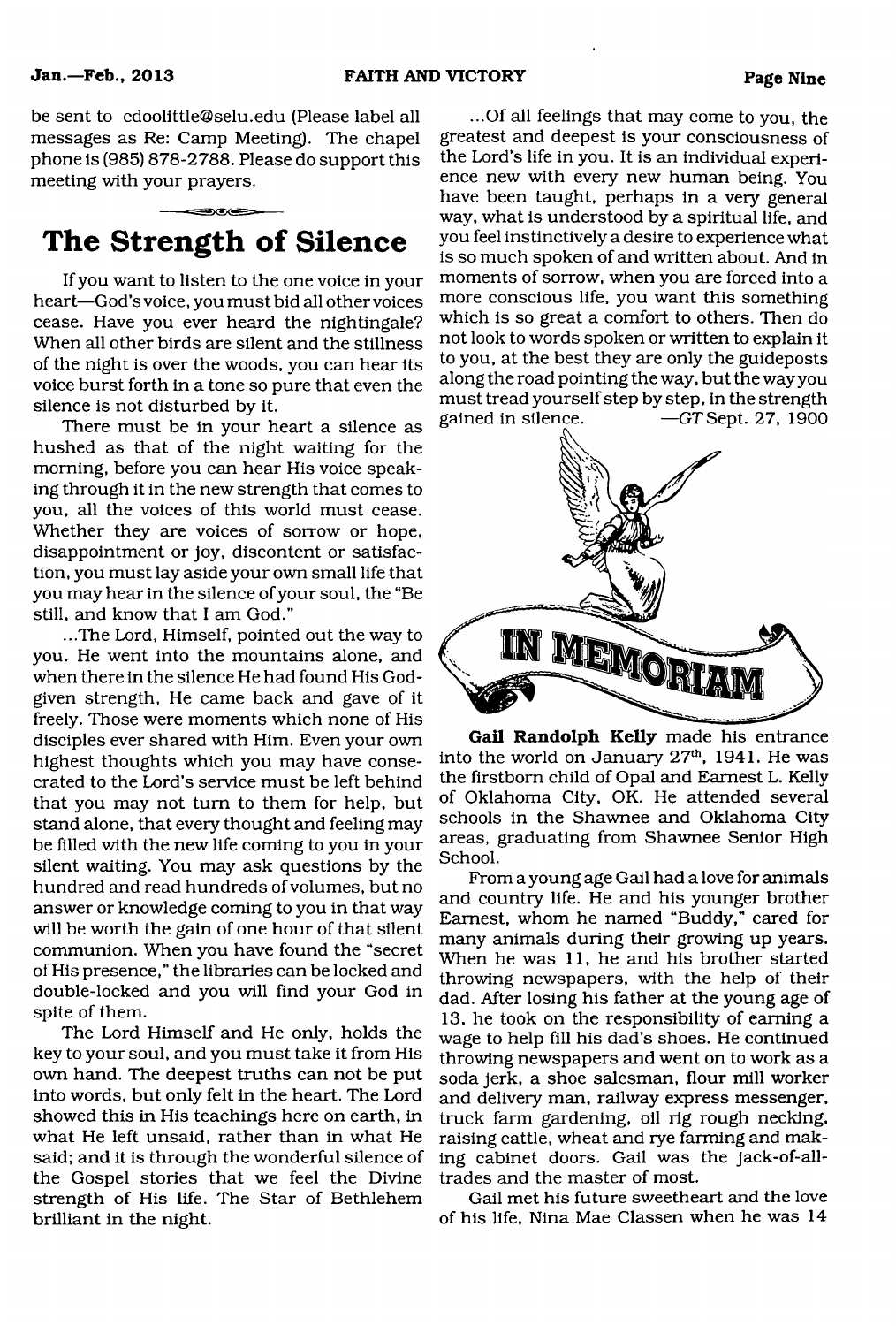while working as a soda jerk in Oklahoma City. Nina and a small group of young people stopped at the Duncan Drugstore to say hello on the way back from the Dover, OK camp meeting. Gail bought everyone in the group a 35 cent banana split. A few years later, they began dating, fell in love and were married on May 29<sup>th</sup>, 1959 only three days after his graduation. They made their home in Shawnee, OK.

In 1971, while working at Western Electric in Oklahoma City, Gail received a call from his father-in-law Alferd Classen to move to the family farm west of Fairview to work. The next 41 years were full of "living TOUGH, working HARD and loving LIFE."

As a young adult, Gail gave his heart to the Lord. From this personal experience, he and his wife Nina raised their five children, teaching them to love and serve God. They also instilled in them a strong work ethic. Gail was an example of what he taught, working behind the scenes for the Lord, quietly performing the duties of trustee by serving on the local, state and national boards of the Church of God.

On October 11<sup>th</sup> 2012, at the age of 71, Gail peacefully passed away at home after a short illness. He was called home by his Savior early Thursday morning at his normal waking hour of 5 a.m.

He was preceded in death by his parents. Earnest L. and Opal Kelly, and his mother and father-in-law, Martha and Alferd Classen.

He is survived by his wife, Nina, his five children, Galen and wife, Lisa, of Ponca City, OK; Kimberly and husband, Dwight, of Tulsa, OK; Kathryn and husband, Rod, of Monroe, LA; Phillip and wife, Gwendolyn, of Fairview, OK; Angela and husband, Brent, of Neosho, MO; fourteen grandchildren and two spouses. One brother, Earnest "Buddy" E. Kelly, and wife, Jeanie, ofldabel, OK; one brother-in-law, Leroy Classen; three sisters-in-law, Erona, and husband, George Cope; Bula Ann Smith; Irene, and husband, Dewayne Cravens; and many nieces and nephews.

Memorial services were held at the Cedar Springs Nazarene Church on October 15,2012. The services were officiated by Bro. Willie E. Murphey, Bro. Leslie Busbee and Bro. Bob Wilson. Interment followed at Fern Cliff Cemetery, west of Fairview, OK.

#### **Note of Thanks**

The family of Gail Kelly would like to thank all those who shared their love with us during Gail's illness and passing. Your prayers calls.

cards, flowers, food, words of comfort and deeds of kindness were very meaningful and are sincerely appreciated. May God bless each one for your continued love and prayers.

**George Montgomery** was bom on August 8, 1938, in Guthrie, OK to Alvin and Mae (Chapman) Montgomery. He passed away Wednesday, January 16,2013, in Cullman, AL.

George was a talented builder and was. always willing to help with the building projects of his local congregation. He was very instrumental in the construction of the chapel and school in Guthrie, OK, and likewise assisted in the remodeling of the chapel in Alabama. His love for the Lord was accented by a cheerful disposition toward his fellow man and an energetic enthusiasm for life.

George is survived by his daughter, Julie Herron of Cullman, AL; son, Randy Montgomery and wife, Denise, of Guthrie, OK; sisters, Joyce Jones and husband, Robert, of Delta, CO; Carol Ham and husband, Carl, of Guthrie, OK; Jody Taylor of Guthrie, OK; and Freda Melton of Wynnewood, OK; brothers, Leon Pyle of Oklahoma City, OK; Fred Pyle and wife, Snow, of Piedmont, OK; Les Pyle and wife, Mary, of Cashion, OK; and Randolf Melton and wife, Lisa, of Wynnewood, OK; eight grandchildren, and ten great-grandchildren.

He is preceded in death by his wife, Juanita Davis Montgomery, daughter, Lori LaCroix, and son, Sammy Montgomery.

**Rebecca Ann (Sorrell) Shaffer** was bom, February 20, 1953, in Myrtle, MO., and was called home to be with Jesus on January 21, 2013, at her home in Meeker.

Bom in the living room of their little farm house in Myrtle, Rebecca was the youngest of eight children bom to Audie and Tola Ann Sorrell. One sister and six brothers eagerly welcomed her into their home. Her mother passed away when Rebecca was almost four, leaving a great void in her family's lives. She also lost two brothers at a young age, but her family carried on with strength and grace. She attended Couch school until third grade and finished her school years at Thayer Schools graduating in 1971. Farm life kept her family busy, as her father owned a chicken egg farm. Rebecca was a main part of this business all its working years, up until the egg farm closed down in 1981.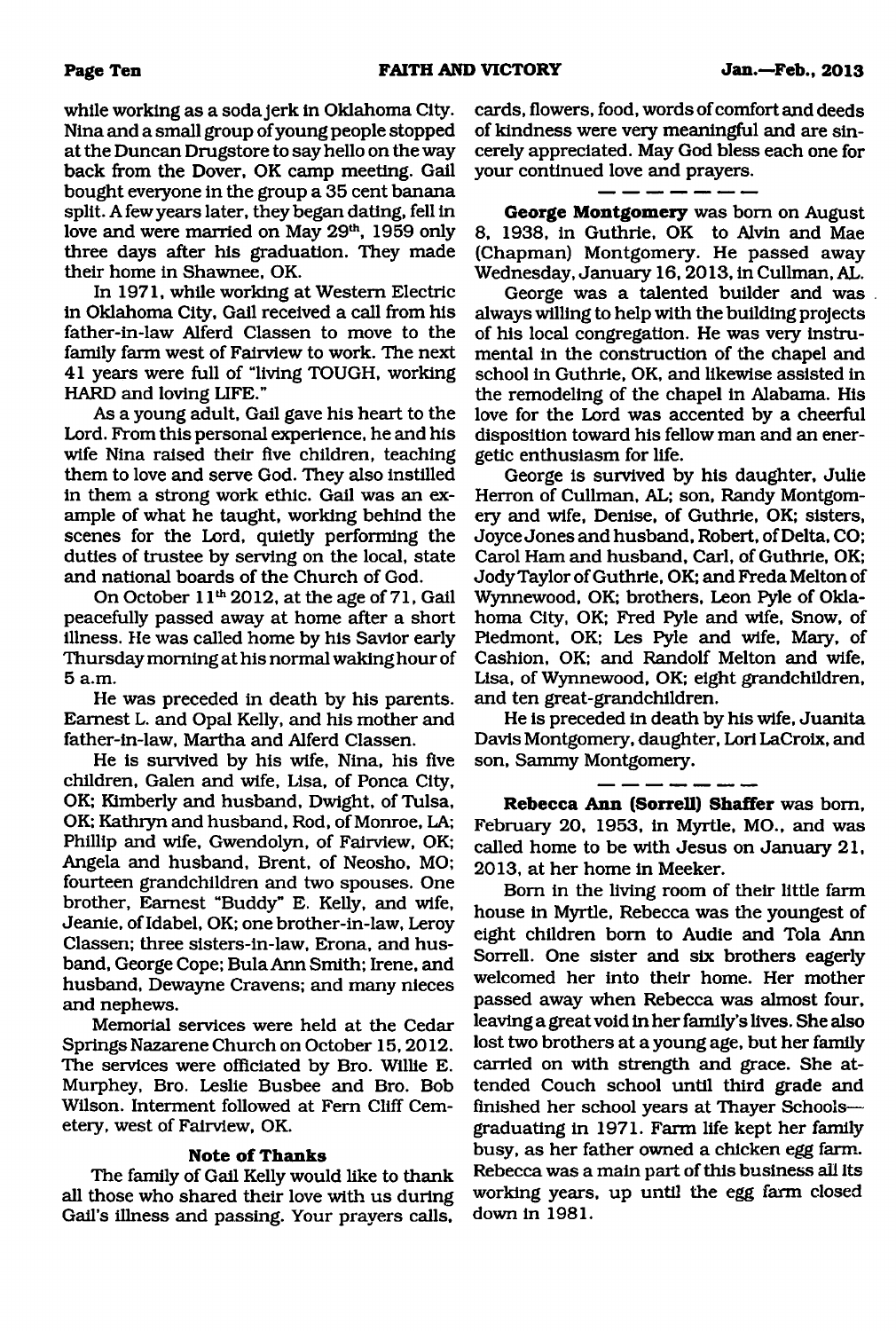In 1972, Rebecca met Carl Shaffer at a friend's wedding. It wasn't until 1981 that they became serious, and soon developed a loving relationship that led to marriage on May 7, 1983. Rebecca's only sister and "other mother," passed away in November 1983, leaving her with another void.

In May 1987, Carl and Rebecca welcomed a sweet little redheaded baby girl into their family. And again, in November 1988, another sweet baby girl joined their family! They thought their family was complete, until God gave them the surprise of twin boys! They were overjoyed but their excitement was short lived, as God decided He needed the twins more than Carl and Rebecca. On January 2, 1990, they laid their sweet baby boys to rest.

Rebecca was faithful in standing beside her husband Carl and assisted him with his ministry over their 29 years together. Early in their courtship, Carl told her he was looking for a spouse that was willing to travel in the Gospel work and asked if she was willing to do that. After a brief pause to think about it, she said, "yes." She kept that promise and they did a lot of traveling to meetings and appointments throughout the years. In 1987, the Lord gave a burden and they began their first pastorate with the Church of God in Guthrie, OK. From 1991 until 1998 they traveled in evangelistic work. In the summer of 1998 they felt a burden to pastor the congregation in Holly Hill, SC, where they resided and labored for nearly 6 years. In 2004, their burden changed and they moved to Meeker, OK to serve as pastor of the Shawnee, OK congregation. Rebecca loved children and often taught their Sunday school class. She also was a song leader and served as the secretarytreasurer for the congregation in Shawnee for several years.

Rebecca was preceded in death by her infant twin boys; parents, Audie and Tola Sorrell; two brothers. Junior and Benny Sorrell; one sister, Eva Lou Sorrell Gaines; one brother-in-law, Clayton Gaines; one sister-in-law, JoAnn Sorrell; five nieces, two nephews, and many special aunts, uncles, cousins, friends, and family.

Rebecca is survived by her loving husband, Carl, of the home; two precious daughters, Cynthia (and soon to be son-in-law Derek) of Green Bank, WV; and Ladonna of Kirksville, MO; four brothers with their wives, Leon Sorrell of Pea Ridge, AR; Thomas and Myrtle Sorrell of Guthrie, OK; Sam and Sharon Sorrell of Bartlett, KS; Paul and Lynette Sorrell of Verona, MO; one sister-in-law, Doris Halladay; 18 nieces and nephews; 56 great-nieces and nephews; 18 great-great-nieces and nephews, along with a host of many special cousins, friends, and family members.

The funeral Services were held January 25, 2013, in the Church of God chapel in Guthrie, OK with Sis. Maxine Busbee officiating assisted by Bro. Leslie Busbee and Bro. Phillip Gellenbeck. Interment was at Summit View Cemetery, Guthrie OK with Bro. Paul Sorrell officiating.

A note of thanks from the Shaffer family

We want to extend special thanks to the ministers and Saints in general that carried a burden for Rebecca during her illness. Thank each one for the beautiful flowers, cards, and offerings and the love freely expressed to us. May God bless each one richly!

| VICTORY<br>VICTORY FAITH AND<br>AND | FAITH AND Order Blank VICTORY<br>\$5.00 PER YEAR (6 Issues)<br>Mail this form to start or renew your own<br>subscription $-$ give a friend a gift $-$<br>or do both! It only takes a minute.<br>Your Name<br><u> 1999 - Jan Jawa Barat, panganan pada salah salah sahi</u><br>Phone ____<br>the company of the company of the company<br>Start or renew my<br>Faith and Victory subscription.<br>Send a 1-year gift subscription<br>to the person named below: | I<br>NN<br>UND<br>VICTO<br><b>RY FAITH</b><br>$\sum_{i=1}^{n}$<br><b>VICTORY</b> |
|-------------------------------------|----------------------------------------------------------------------------------------------------------------------------------------------------------------------------------------------------------------------------------------------------------------------------------------------------------------------------------------------------------------------------------------------------------------------------------------------------------------|----------------------------------------------------------------------------------|
|                                     | Gift to_<br><b>Address</b> _____                                                                                                                                                                                                                                                                                                                                                                                                                               |                                                                                  |
|                                     | $City$ <sub>_______________</sub> State _____ Zip _                                                                                                                                                                                                                                                                                                                                                                                                            | <b>FAITH</b>                                                                     |
| AND VICTORY FAITH                   | Mail Order Blank and remittance to:                                                                                                                                                                                                                                                                                                                                                                                                                            | <b>ANA</b>                                                                       |
|                                     | <b>Faith Publishing House</b>                                                                                                                                                                                                                                                                                                                                                                                                                                  | VICTO                                                                            |
| <b>FAITH</b>                        | Φ.Ο. Βοχ 518                                                                                                                                                                                                                                                                                                                                                                                                                                                   |                                                                                  |
|                                     | Guthrie, OK 73044<br>2/13                                                                                                                                                                                                                                                                                                                                                                                                                                      | え                                                                                |
|                                     | FAITH AND VICTORY FAITH AND VICTORY                                                                                                                                                                                                                                                                                                                                                                                                                            |                                                                                  |